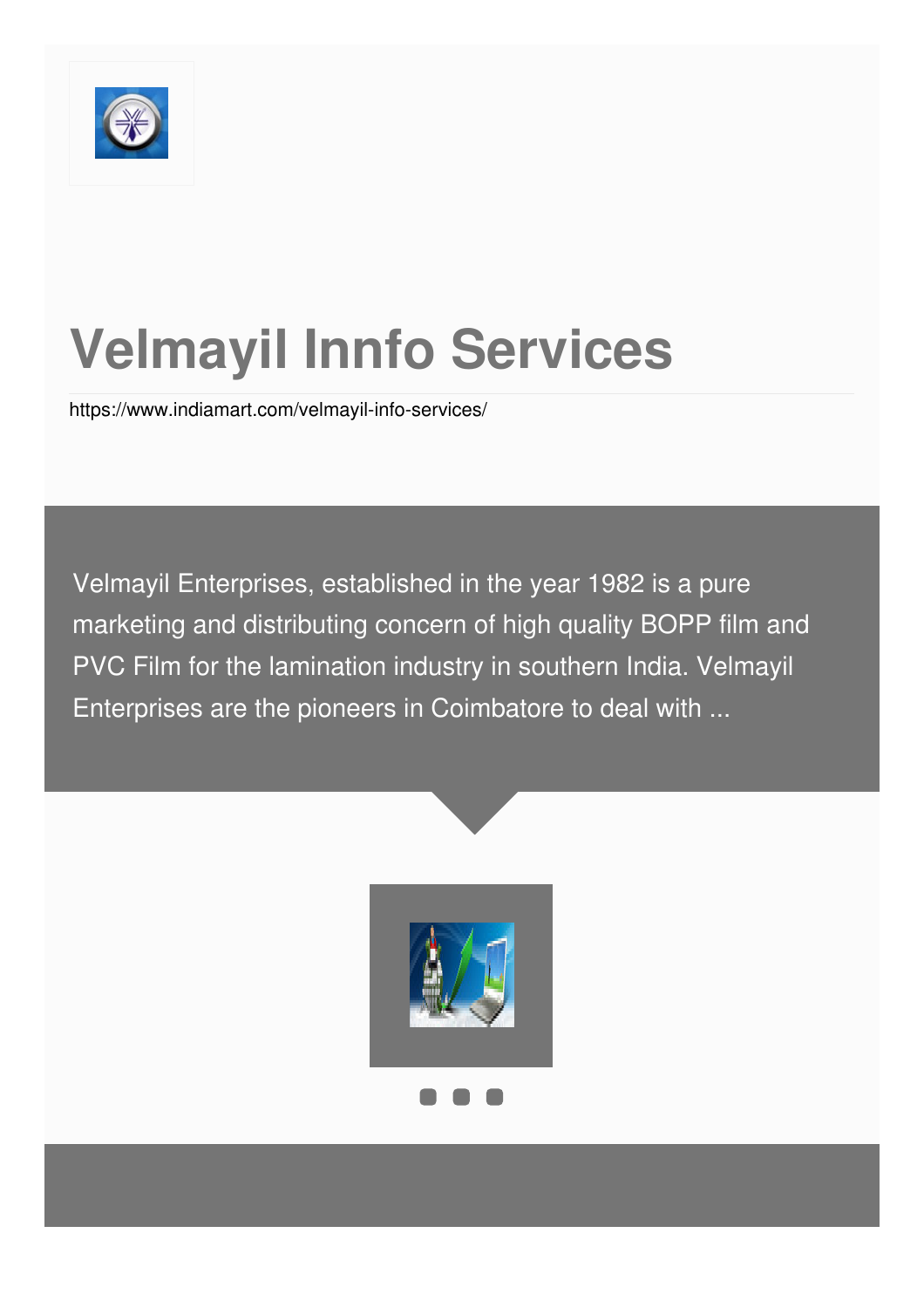### About Us

Velmayil Enterprises, established in the year 1982 is a pure marketing and distributing concern of high quality BOPP film and PVC Film for the lamination industry in southern India. Velmayil Enterprises are the pioneers in Coimbatore to deal with lamination films and adhesives.

Mrs. Usha Narasimhan, proprietrix of the concern is a post graduate in Economics. Her vast experience and dedication has brought this organisation to a level and today, Velmayil enterprises is a leading distributor of BOPP & PVC films and Adhesives. Her administrative skill helped to build-up the concern by giving importance to both marketing and financial aspects of the business concern.

#### **For more information, please visit**

<https://www.indiamart.com/velmayil-info-services/aboutus.html>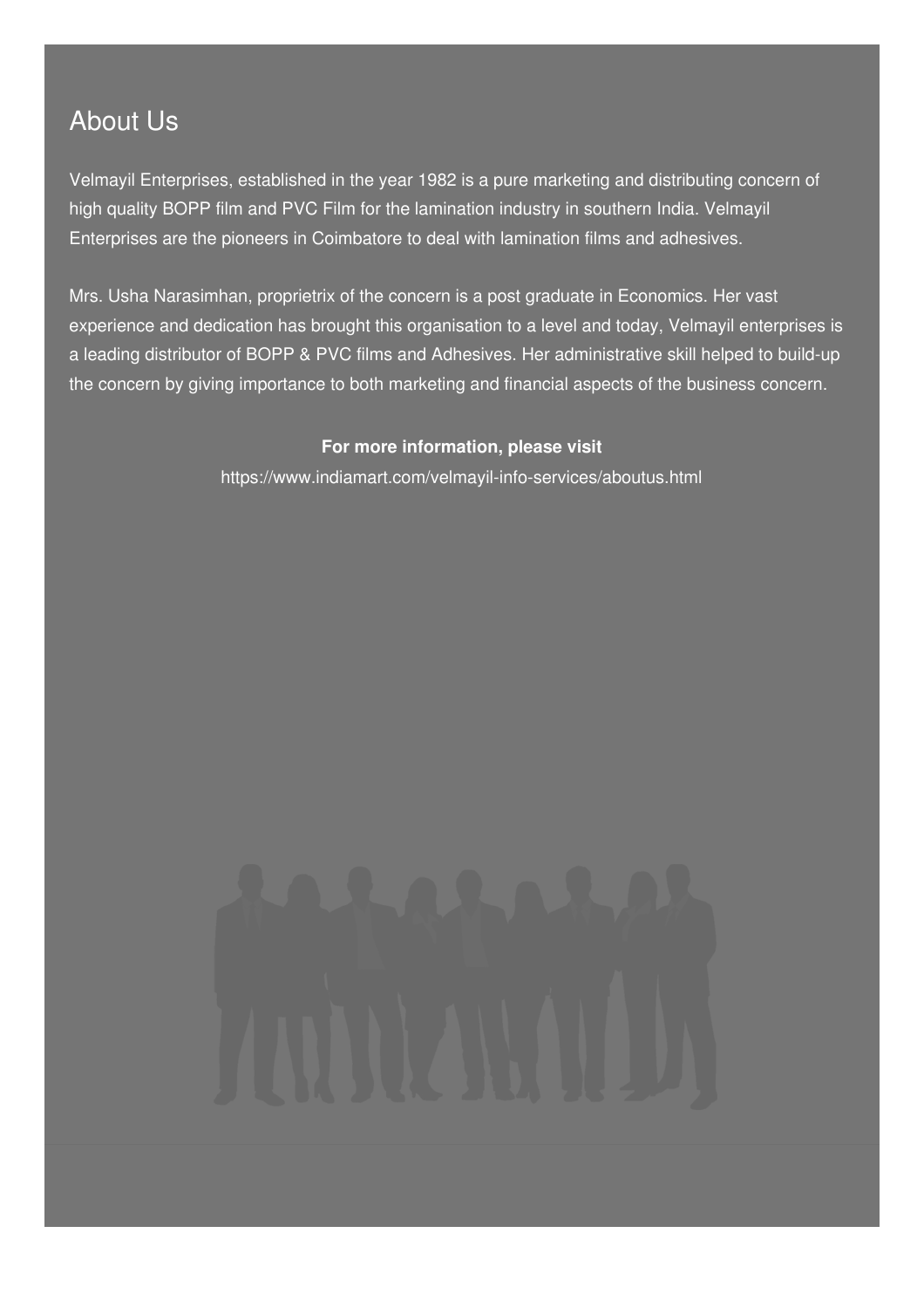#### **OTHER SERVICES**



**Computer Software Services** 



**Computer Networking** Services



**Computer Hardware Services** 



Pc Laptop Repairing Services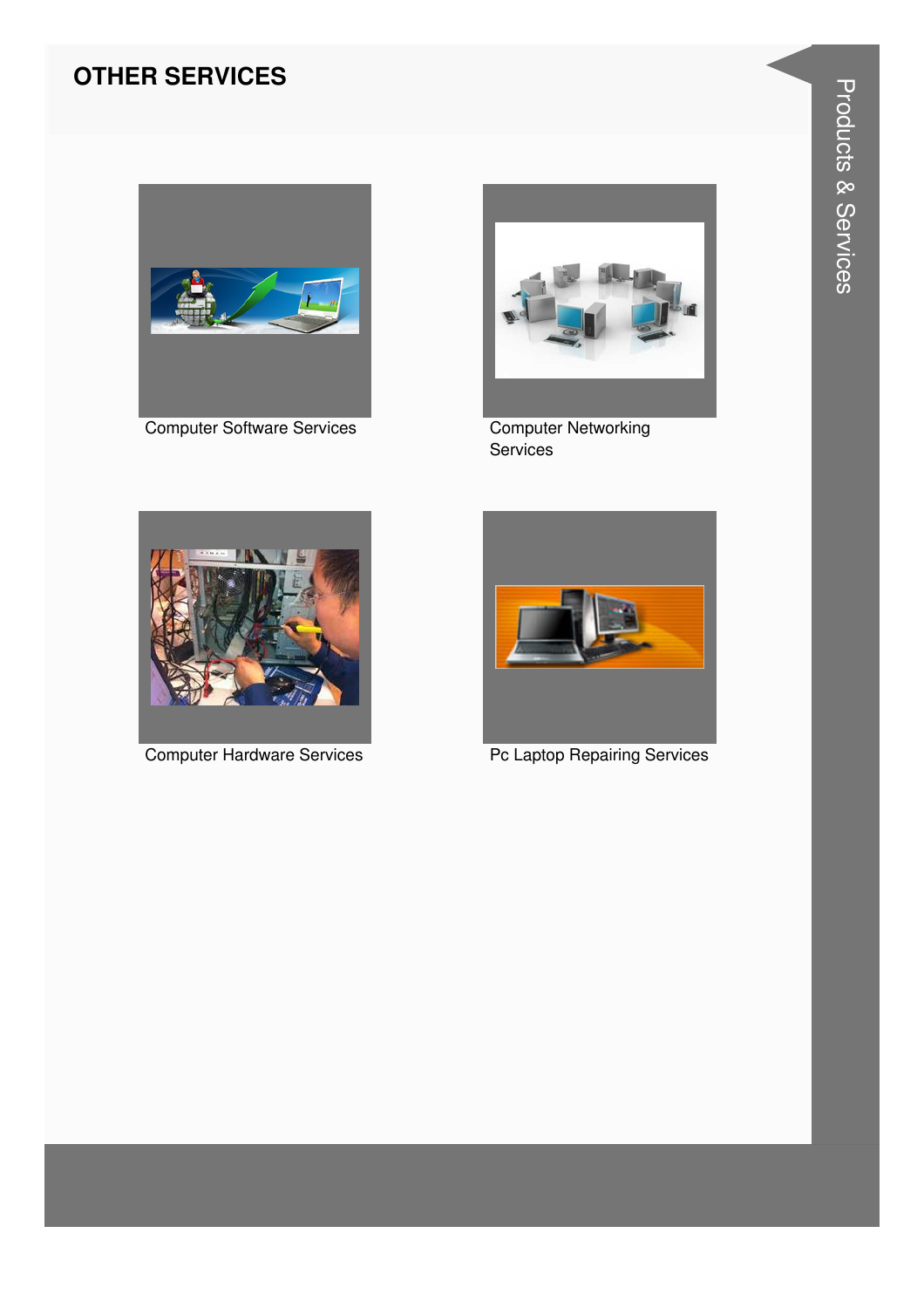#### **OTHER SERVICES:**



**Computer Server** 



**Computer Networking Service** 



**Computer Software Service** 

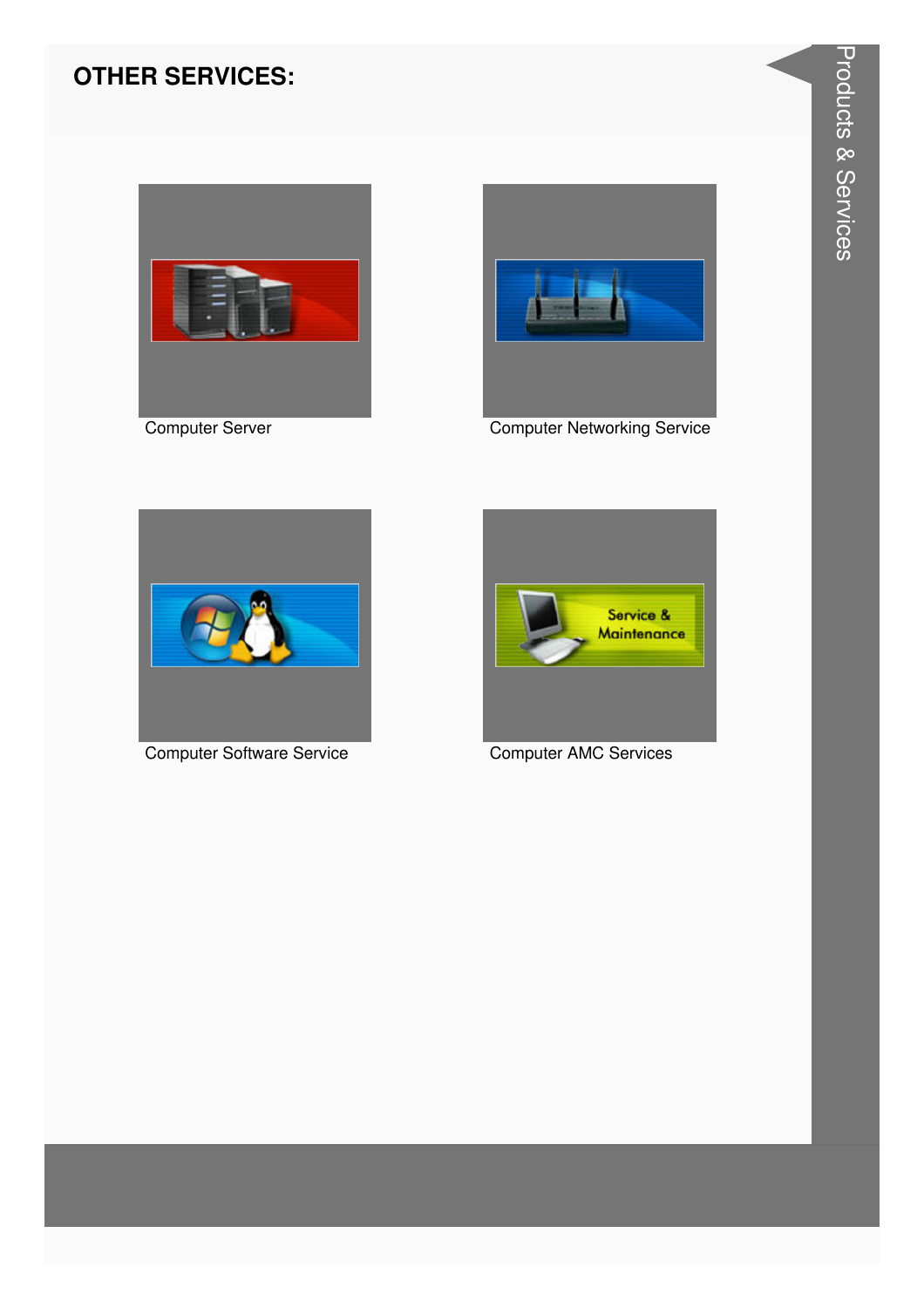## Factsheet

# Year of Establishment : 1982 Nature of Business : Service Provider